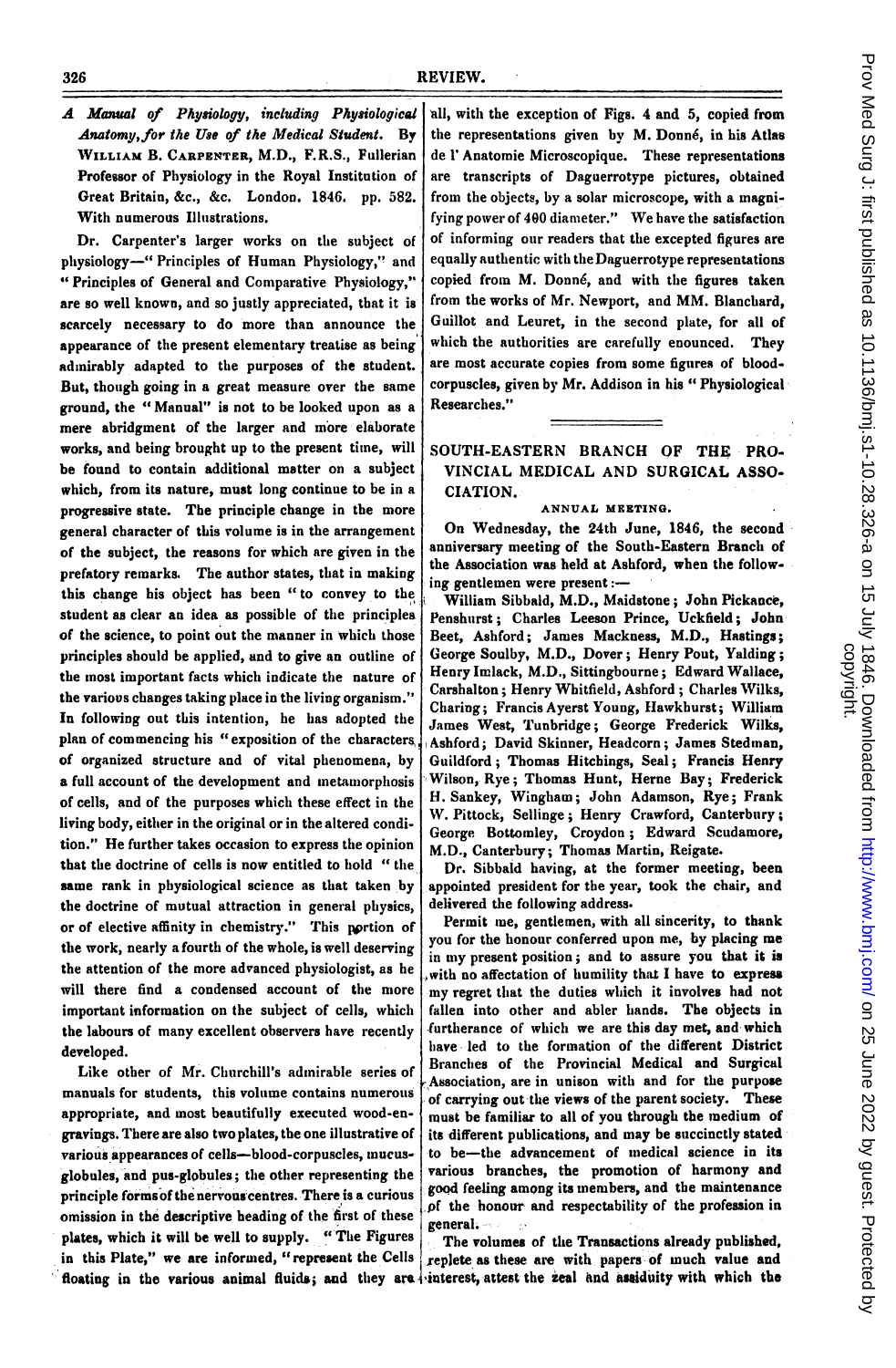advancement of medical science is cultivated; and the numbers of the weekly Journal are enriched by much useful and practical information, derived from the wide field of observation which is open to those who practise in the provinces, and form a ready medium through which such informnation can be collected and concentrated.

It is, however, more especially with reference to the fifth and last object to which the attention of the Provincial Medical and Surgical Association is directed, that I conceive our District Branches are calculated to effect most good. This is said to be-" The maintenance of the honour and respectability of the profesion generally in the provinces, by promoting friendly intercourse and free communication of its members, and by establishing among them the harmony and good feeling which ought to characterise a liberal profession." Engaged as all of us are in the circumscribed sphere of our individual duties, it is with sincere pleasure that many look forward to meetings of this kind; where the associates of early youth, or the friends of more mature years, are brought together, who have but few opportunities of otherwise meeting; and where others become acquainted who may hitherto have been unknown-thus engendering mutual regard: or if unhappily any collison of interests may have occurred amongst others, such meetings as the present may prove the happy means of removing any feelings of estrangement, or animosity, which might have grown up betwixt them.

There are but few occurrences of general interest to the profession which have taken place since the date of our last meeting, which present themselves for observation on this occasion. The quæstio vexata of Medical Reform would appear, for the present, to be laid aside; and though I for one have long felt the necessity of some such measure, in the greatly altered and improved state of our profession, I cannot but think that the failure of the one recently before parliament affords no just ground for regret. It was coustructed upon too, parrow a basis, and the information upon which it was founded, was derived from a one-sided, and therefore too interested a source. Nor do I imagine we can hope for any satisfactory legislation upon this subject, until every available means is employed to collect the opinions of the profession generally, instead of consulting that only of a particular clique; and in the language of one of the late Presidents of the General Association, <sup>I</sup> would further say-gentlemen, "that reform will not be just, unless the claims and interests of the present race of practitioners are fully attended to; nor wise, unless ample provision is made for future improvement; nor fair to the community, unless the welfare of all be consulted."

But although there is no immediate prospect of any measure of the kind, <sup>I</sup> think <sup>I</sup> may congratulate the present meeting upon the improved position which the profession begin to hold-more particularly with the different branches of the legislature: more respect and deference appears to be paid to their opinions; and a disposition is evinced to pay more regard to their interests. In the act passed in the last session of parliament, for the care and management of the insane, a recommendation is made to the magistratesof counties,

County Asylums; and this on a scale of liberality which evinces the estimation in which the labours of that most useful and inadequately rewarded class of our profession are regarded. The intimation, likewise, which was given at the commencement of the present session, that the expenses of the medical treatment of paupers should in part become chargeable on the consolidated fund, will have the effect of rendering the position of medical officers of unions more independent of boards of guardians than they are at present, and evinces a disposition of those in authority to estimate more justly the labours of the country practitioners. The contemplated measure for the improvement of the health of towns, which was introduced during the last session of parliament, but which the state of public business has prevented being brought forward in the present, is founded on the reports of some of the most eminent men in our profession, and thus evinces the respect with which the opinions of medical men are now regarded-and a greater disposition is manifested to be guided by them, in all matters connected with the public health, than has heretofore been the case in this country.

The estimation, however, in which we are held by the public must ever, in an essential degree, depend upon ourselves, and our conduct towards each otherupon ourselves so far as our conduct is guided by a high standard of norality, and by a strict observance of those principles of honour and rectitude which ought to influence the members of a liberal profession. It has been well observed, both at some of the general meetings of the Association, and at some of those of District Branches, that the principal reform to which we ought to direct our attention is less that of a corporate, tban of a personal nature; and more particularly as regards the bearing of medical men towards each other. Nothing tends more to lower the profession in public estimation than the exhibition of those petty jealousies and squabbles which too frequently disgrace it, emanating, as these in general do, from motives of a sordid and selfish nature.

to afford retiring pensions to the different officers of liveature to suggest, that before the present meeting I am well aware that there are many instances of heart-burnings and jealousies, giving rise to such out breaks, which no code of medical ethics, however well devised, can hope to rectify-it would be well if, not only in such cases, but in every other where we may consider ourselves aggrieved, the divine precept was kept in view, which has taught us "Whatsoever ye would that men should do to you, do ye even so to them." This might tend alike to modify feelings of wounded pride, and to allay those of resentment-preventing such a course of proceeding as too frequently ends in angry discussions and personalities, exposing both parties to the contempt and ridicule of the public, which is never disposed to regard the quarrels of professional men with any other feeling. In as far, however, as the mere etiquette of the profession is concerned, muchi good might result from a well digested code of inedical ethics, which sbould be applicable and easily accessible to every member of it; and it has been proposed at a recent general meeting of the Association by one of its presidents I(the late venerable Mr. Hey, of Leeds), that a committee should be appointed for this purpose. In suck a proposition <sup>I</sup> most cordially join, and would moreover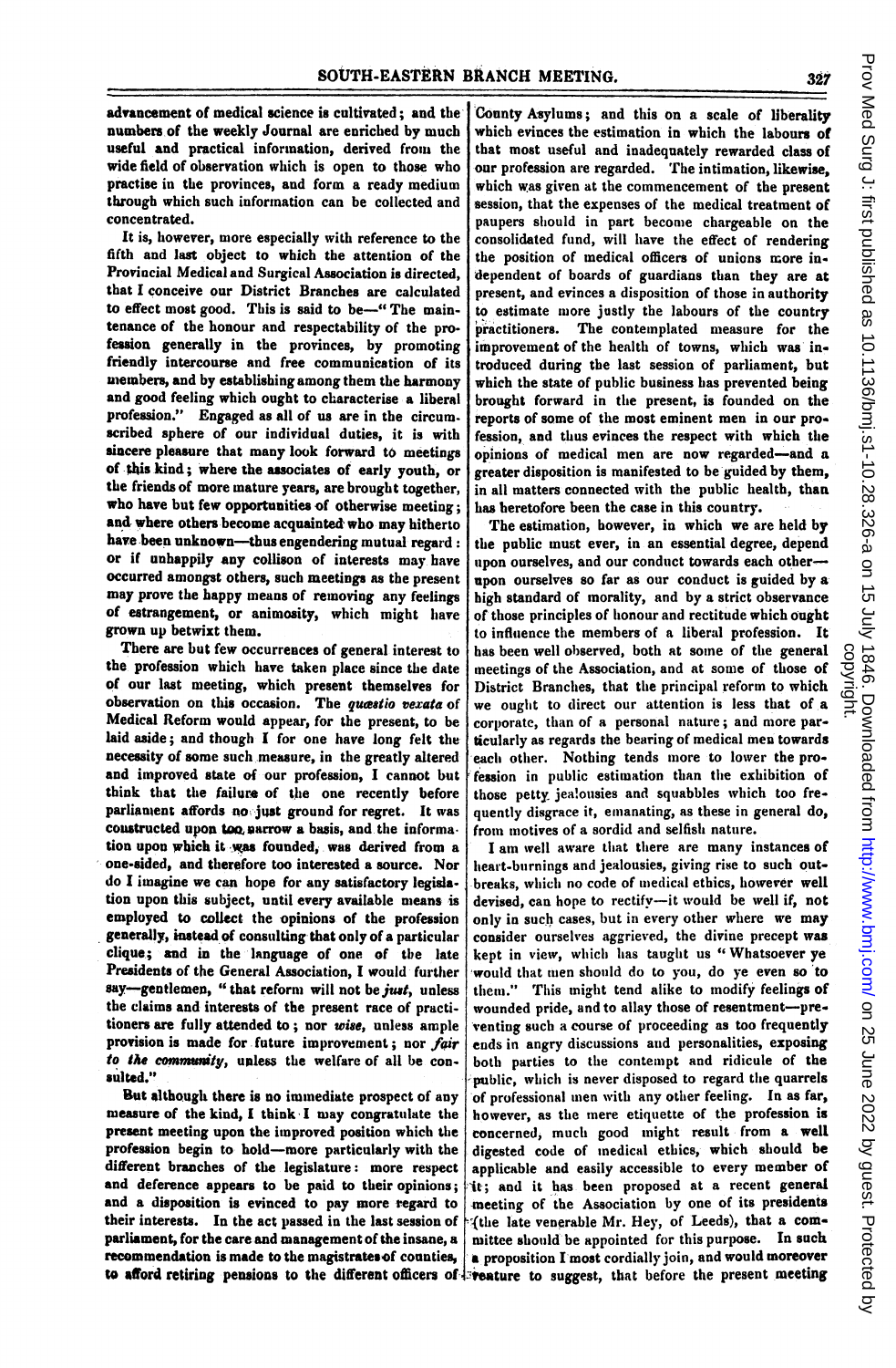terminates, some presentment, if <sup>I</sup> may borrow a term from the law courts, or recommendation to this effect, should be prepared and forwarded through our worthy secretary, to be laid before the next general meeting of the Association-and <sup>I</sup> trust he will excuse me if <sup>I</sup> more particularly refer to him on this occasion as having, some years since, when the formation of the Sydenham Society\* was first contemplated, pointed out the necessity for republishing the best works on this subject which existed in our medical literature. It is somewhat remarkable that although the aspect and condition of the medical profession in this country has undergone such an entire revolution within the last twenty or thirty years, we should have no later works on the subject than those to which <sup>I</sup> have referred, viz. Dr. Gregory's Lectures on the Duties and Qualifications of a Physician, published upwards of seventy years since; and Dr. Percival's Medical Ethics, published at the eommencement of the present century. I understand it has been still more recently proposed by some members of the council of the Sydenham Society, that a reprint of these works should issue from their press; but I think the greatly altered state of the profession requires a remodelling of the many excellent precepts contained in these works, and that, in this respect, we should not be behind our neighbours on the continent, where, both in France and Italy, and, <sup>I</sup> believe, also in Germany, works on this subject have very recently appeared.

In conclusion, gentlemen, I have to thank you for the attention with which these observations-very hastily thrown together-have been received; and to express a hope that our proceedings on this the second anniversary of our District Branch may satisfactorily carry out the intentions of the founders of the parent Society; by maintaining the honour and respectability of the profession, and raising its character in the estimation of the public.

The minutes of proceedings of the meeting last year, at Tunbridge, having been printed and placed in the hands of every member, they were considered to have been read; and the secretary proceeded to read the following report from the committee to the general meeting :-

#### REPORT.

"The present being the second annual meeting of the South Eastern Branch of the Provincial Medical and Surgical Association, the committee have the pleasing duty of reporting to the menmbers present, the -further satisfactory progress of this branch of the Association. They rely with the fullest confidence on a continued prosperous course; and they trust that our increasing numbers will cause the agreeable and the useful results of the Association to be more and more generally felt and appreciated. Many excellent men become acquainted who would never, otherwise, have known each other-old hospital acquaintance renew and improve their former friendships-the cheering and refreshing cordiality of attachment between gentlemen practising the same liberal profession, of kindred minds and habits of thought is experienced; and they are gratified by the social and professional amelioration springing from these meetings.

\* Provincial Medical Journal, 17th Sept, 1842, p. 483.

" From the great distances at which the annual meetings of the parent Association hare been usually held, in the great towns of the north and the west, it is believed that with one, or at most two, exceptions, none of the few members of the Association residing in Kent had, previously to the establishment of this branch, been able to attend any of the great meetings already referred to. In common, however, with other Branches, the convenience of having meetings nearer home, of a similar nature, although less in magnitude than those of the parent Association, is fully acknowledged-and it is believed that notwithstanding the territorial extension of this Branch now contemplated, gentlemen residing in the most remote parts of the district, will be enabled, by railway communication, to .attend the annual meetings of the Branch, wherever they may be appointed to be held, and return home in the course of one day, or at least within the space of twenty-four hours.

"The Committee desire to mention this, as an important consideration, where time is an element of so,much importance, and where the peculiarities of medical practice are to be taken into account. And perhaps, without impropriety they may add, that as Branch Associations are become an essential part of the great scheme of the parent Association, it would be well if the whole of South Britain, as the sphere of its operations, should be divided into districts of convenient dimensions with respect to each, in itself, and with reference to each otber.

" In accordance with this principle, your Secretary has recently been in correspondeuce with the Secretaries of the Southern 'Branch, on the proposition of comprehending the whole of the counties of Surrey and Sussex with the county of Kent, in the constitution of the South-Eastern Branch; and by reference to the map, it will be seen, that this boundary will form a very convenient territorial arrangement, with reference to both districts, where they come in contact; and your Committee can foresee no difficulty in the case, if it should be agreeable to those gentlemen residing in western Surrey, and the western part of Sussex, who have bitherto considered themselves as members of the Southern Branch.

"At the ineetings of this Branch Association, cases of interest, and valuable practical observations, will always be acceptable, agreeably to the fifth rule. Cases should be stated as concisely and as clearly as possible, that the valuable time of the meeting, being so short, may be economically disposed of.

" The Committee conclude by observing, that our profession tmay rely with confidence on the increase of public estimation, while it is increasing in general intelligence, as well as in practical utility and efficiency. It can no longer be laid to our charge, that while science and learning are confined to a few, the great bodv of our profession is inadequately instructed. With the general growth and diffusion of knowledge, we bave reason to hope that a higher tone of moral feeling, and a better culture of the highest powers of the mind is also prevalent. To the cultivation of medical science, and the improvement of medical practice, our endeavours have been, and will continue to be, anxiously directed. And with a zeal worthy the cause whieh has ealled them forth, and has now- called us tagether, we will hope to justify-our claims to the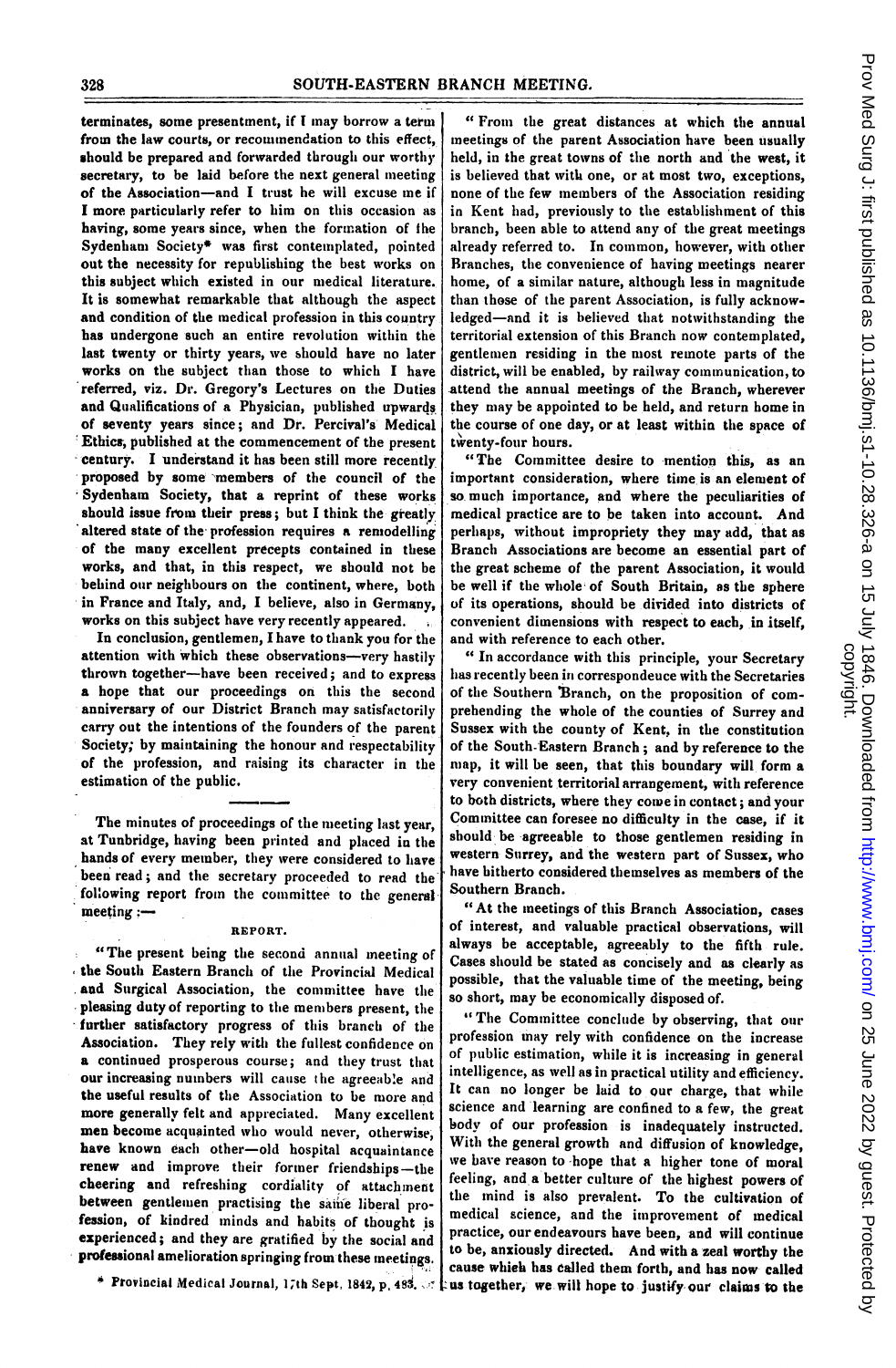high and worthy object of supporting the honour and respectability of the profession-for this honour, and this respectability must ever flow, not from self-elating pretensions, or arrogant claims to consideration; but from the professional skill, the kindliness, and the moral worth, of individual members."

It was moved by Mr. Wallace, of Carshalton, and seconded by Dr. Imlach, of Sittingbourne, and unanimously resolved,-

That the report now read be received, adopted, and' entered on the minutes.

Moved by Dr. Soulby, of Dover, and seconded by Mr. Beet, of Ashford, and resolved unanimously,-

That it appears to this meeting, that the town of Reigate will be a convenient place for the general meeting in June, 1847; and, therefore, that the members of this Branch of the Provincial Medical and Surgical Association be invited to assemble at Riegate on that occasion.

Moved by Mr. West, of Tunbridge, and seconded by Dr. Imlacb, and resolved unanimously,-

That Mr. Wallace, of Carshalton, be requested to accept the office of President, at the Reigate meeting, and for the ensuing year.

Moved by Dr. Mackness, of Hastings, and seconded by Mr. Pickance, of Penshurst, and resolved unanimously.-

That Mr. Newnham, of Farnham, and Mr. Stedman,' of Guildford, be requested to accept the offices of Vice-Presidents.

Moved by Mr. Young, of Hawkhurst, and seconded by Mr. Skinner, of Headcorn, and unanimously resolved.-

That Mr. Martin, of Reigate, be requested to continue in the offices of Secretary and treasurer for another year.

Moved by Mr. Pout, of Yalding, and seconded by Mr. Prince, of Uckfield, and unanimously resolved,-

That Messrs. Fletcher and Bottomley, of Croydon; Dr. Webster, of Dulwich; Messrs. Hart, and Cbaldecott, of Dorking; Mr. Albert Napper, of Guildford; Mr. Pickance, of Penshurst; Mr. Tbompson, of Westerham; Mr. Clark, of Sutton; Mr. Ward, of Epsom; Mr. Smith, of Crawley; and Mr. Byass, of Cuckfield, do form the next committee of management.

Moved byMr. Wilks, of Charing, and seconded by Mr. Bottomley, of Croydon, and unanimously resolved,-

That the best thanks of this meeting are due to the officers and other members of the Committee for the services which they have rendered to this Branch Association, at and since the last meeting to the present time; and that they be requested to accept the grateful acknowledgments of the members present.

Moved by Mr. Crawford, of Canterbury, and seconded by Dr. Mackness, and resolved unanimously,-

That it appears to tbis meeting, the boundaries of the Districts of the Provincial Medical and Surgical Association should be well defined; and the county of Kent, with the counties of Sussex and Surrey, will form a district of convenient form and size for the purposes of the Association.

The Treasurer's account was then read, and the Secretary submitted to the meeting the claims of the Benevolent Fund of the Association, presenting copies of the last report respecting it. He also adverted to

the Sydenham Society, its scope and objects; and presented copies of the fourth report, recently issued.

The Secretary, on behalf of one of the members of the Association, read the sketch of a plan for a medical provident, or benefit club; on the plan of a Friendly Society. In the opinion of the author of this suggestion, in addition to the Benevolent Fund, and Mr. Daniell's Medical Annuity Fund, there was still room for an annual subscription of, perhaps, two guineas, to entitle the subscriber to a weekly equivalent payment, while incapacitated from attending to business by sickness or accident. The attention to, and consideration of, this subject, by the members present, were invited by the author of the scheme.

Mr. Hunt, of Herne Bay, read a Paper entitled "Suggestions towards the adoption of a plan for the advancement of Practical Medicine and Surgery."\*

Mr. Crawford, of Canterbury, mentioned the successful use of small quanties of the tincture of iodine, thrown into the sac, and suffered to remain there, in the cure of hiydrocele; a drachm of the tincture and three drachms of water being injected, and not withdrawn, but suffered to remain, induced successful adhesion in several cases, recently, in the Canterbury Hospital.

This led, in the course of conversation, to the subject of exciting adhesion between the coats of the sac in ovarian dropsy, and the greater or less danger of attempting this mode of cure, as well as to some points of the pathology and the treatment of ovarian dropsy.

Mr. Hitchings, of Seal, favoured the meeting with  $\overline{E}$ Paper on delirium tremens,  $\dagger$  which disease, and its modifications, he stated to be of frequent occurrences in his neighbourhood. copyright.

The communication led to much conversation on the treatment of delirium tremens, in the course of which Mr. Adamson, of Rye, mentioned his successful treatment of the disease with tartarized antimony, in doses beginning with one grain, in form of pill, increasing the doses, and repeating them at short intervals, until the symptoms subsided.

In reference to the use of large doses of opium in the treatment of delirium tremens, Mr. Bottomley, of Croydoo, mentioned that the most delightful effects of opium, administered in the same way, had resulted in the treatment of puerperal insanity, under his care.

The Secretary read the report of a case of rupture of the urinary bladder, in which the patient enjoyed complete recoverv, occurring in the practice of Mr. Chaldecott, of Dorking, but as it scarcely admits of an abstract, the details will, in all probability, be given in the Journal of the Association.

Mr. Young, of Hawkhurst, then introduced the subject of the opinions, as well as statements, required of medical men respecting the health of patients, by Life Insurance Offices; and cited the opinion on that subject, of an eminent man at the bar. The refusal of most of these offices to offer fees, and the propriety or impropriety of giving opinions, as well as statements of' a confidential nature, respecting the health of patients, that confidence also being often broken, became the subject of much conversation, and ended in

\* This Paper was printed in the Journal for last weekpage 311.